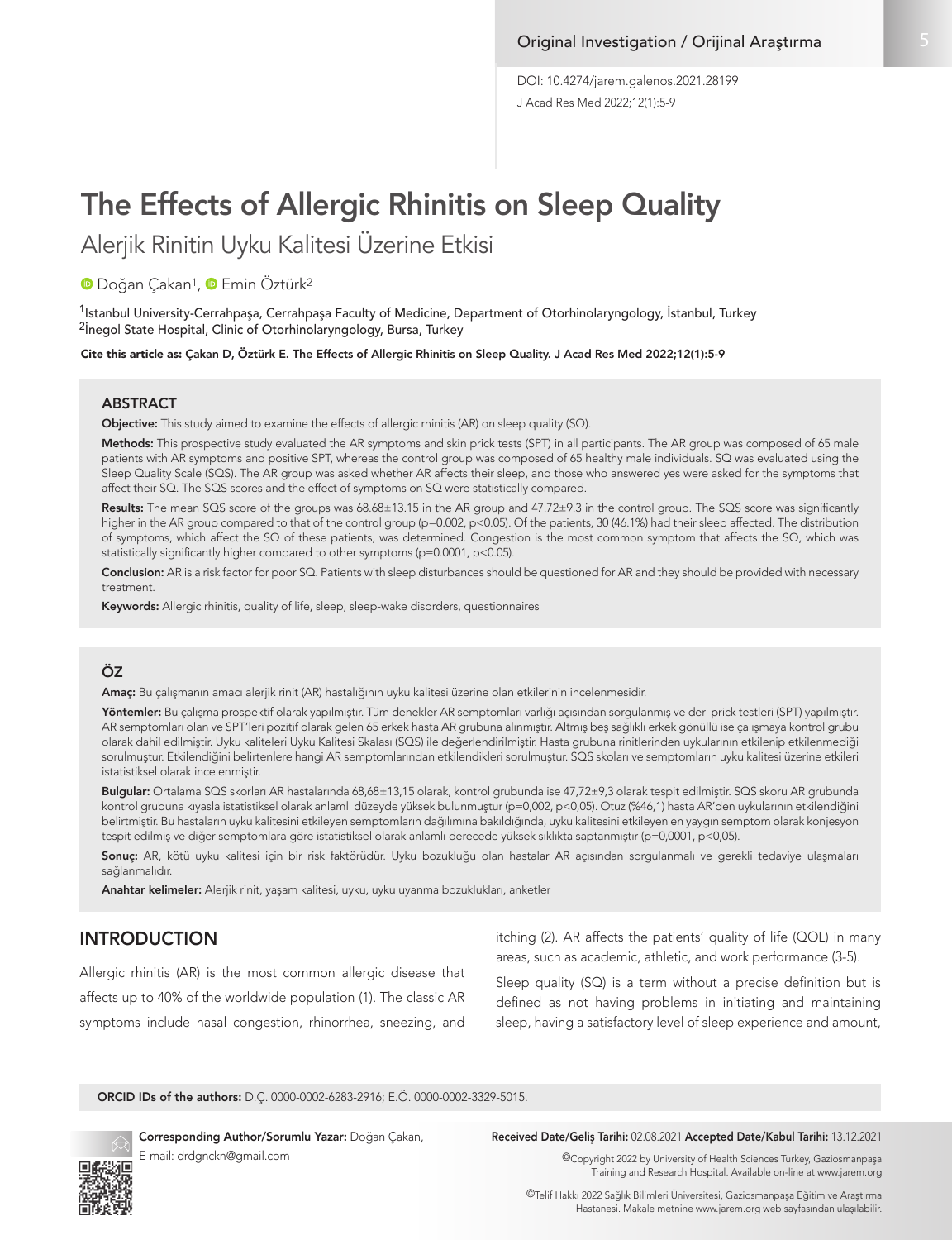and not having insomnia during the day (6). SQ evaluation differs, as well as its definition. Objective tests, such as polysomnography or subjective questionnaires, can be used to evaluate the SQ that affects the QOL (7,8). The SQ was commonly measured by the Pittsburgh Sleep Quality Index (PSQI) in the previous studies (9,10). The Sleep Quality Scale (SQS) is a self-reported questionnaire that consists of 28 questions and 6 factors, including difficulty in falling asleep, maintaining sleep, and getting up, restoration after sleep, sleep satisfaction, and daytime dysfunction, which is strongly correlated with PSQI results (10,11).

SQ is affected by many physiological and pathological conditions, such as nutrition, exercise, obesity, and asthma (8,12-14). Prior studies have shown that AR is related to SQ, and sleep disorders, such as obstructive sleep apnea, sleep-disordered breathing (SDB), enuresis nocturna, shorter sleep, and daytime dysfunction (15). This study aimed to examine the relationship between AR and SQ and discuss its related literature.

## **METHODS**

The present study was conducted on patients and volunteers at İstanbul University-Cerrahpaşa Medicine Faculty Hospital and İnegöl State Hospital between November 2020 and September 2021 with the approval of the Cerrahpaşa Faculty of Medicine Clinical Research Ethics Committee (decision no: 604.01.02- 177955, date: 08.09.2021). The study design was a prospective cohort.

#### Study Population, Inclusion, and Exclusion Criteria

All study participants were followed at the Otorhinolaryngology Clinic of the Cerrahpaşa Medicine Faculty Hospital and Inegol State Hospital. SQ and AR are known to be affected by gender, thus only males were included in the study (10,16). Male patients with AR symptoms and positive skin prick test (SPT) for nonseasonal allergens (negative in SPT for grass, cereal, weed, and tree pollen extracts) were included as a patient group.

The exclusion criteria were as follows: ages below 18 or over 59 years, insufficient mental capacity, previous or active psychiatric disorders (e.g., depression), chronic disease (especially asthma), regular use of any medication (including anti-allergic drugs in the past 6 months), body mass index (BMI) of ≥30 kg/m<sup>2</sup>, alcohol dependence, smoking, and refusal to enter the study or to complete the questionnaire.

Healthy males, who applied to the hospital for routine recruitment procedures, were included as the control group, with similar exclusion criteria as the patient group. Informed consent forms were obtained from patients and healthy individuals.

#### Sample Size and Sampling Technique

The minimum sample size was estimated based on the study of Kim et al. (17). The minimum sample size with an 80% confidence interval and 5% tolerable error assumptions was 65 for each group. Thus, 65 patients were included in the study group and 65 healthy individuals in the control group.

#### Procedures and Data Collection

All patients with AR were evaluated for allergic symptoms, with endoscopic nasal examinations, as well as BMI and SPTs. The SPT was performed according to the European Academy of Allergology and Clinical Immunology guidelines to support the diagnosis of allergy and determine the allergen or allergens in disease etiology (18). The SPT has been performed with mite (Dermatophagoides pteronyssinus and Dermatophagoides farinae), fungi (Cladosporium, Aspergillus, Penicillium, and Alternaria), weeds (Plantago Lanceolata, Artemisia Vulgaris, Taraxacum Vulgare, and Urtica Dioica), animal fluff (dog and cat), grasses (Dactylis Glomerata, Phleum Pratense, Hulcus Lanatus, Poa Pratensis, Lolium Perenne, and Festuca Pratensis), tree pollens (Fraxinus Excelsior, Quercus Robur, Ulmus Scabra, Alnus Glutinosa, and Olea Europaea), grains (Secale Cerela, Hordeum Vulgare, Triticum Sativum, and Avena Sativa) and food allergens (banana, cocoa, egg, fish, and nuts), and latex and cockroach extracts (Prick test kit, Stallergenes Greer, France). Histamine (10 mg/mL) was used as a positive control. The reactions were reported after 20 min by the investigator who performed the test. SPT was evaluated according to the induration diameter, wherein diameters of 3 mm and larger were accepted as positive.

SQ was assessed using the SQS, which consists of 28 questions. The scoring was done using a four-point, Likert-type scale, and respondents indicate how frequently they exhibit certain sleep behaviors (0= few, 1= sometimes, 2= often, and 3= almost always). Scores on items in factors 2 and 5 (restoration after sleep and sleep satisfaction) are reversed before being tallied. Total scores can range from 0 to 84. The higher scores show more acute sleep impairments (11).

The patient group was asked whether AR affects their SQ, and those who answered yes were asked for the symptoms (nasal congestion, rhinorrhea, sneezing, and itching) that affect their sleep. The frequency was calculated according to the responses and symptoms. The effect of symptoms on SQ was statistically compared.

#### Statistical Analysis

The minimum sample size was calculated using the G\* Power software version 3.1 (19). The Statistical Package for the Social Sciences software version 21.0 (SPSS Inc, USA) was used for statistical analysis. Normal distribution of data was analyzed with the Kolmogorov-Smirnov test and Levene's tests to assess homogeneity. The independent samples t-tests (for continuous variables) and the Pearson chi-square test (for categorical variables) were used to compare the groups. The statistically significant level was accepted as a p-value of <0.05.

## RESULTS

All individuals in the AR (group 1) and control (group 2) groups have completed the study. The mean ages of groups were 32.35±8.86 years in group 1 and 32.29±9.32 years in group 2. The mean BMI was 23.42±1.67 in group 1 and 23.10±1.37 in group 2. No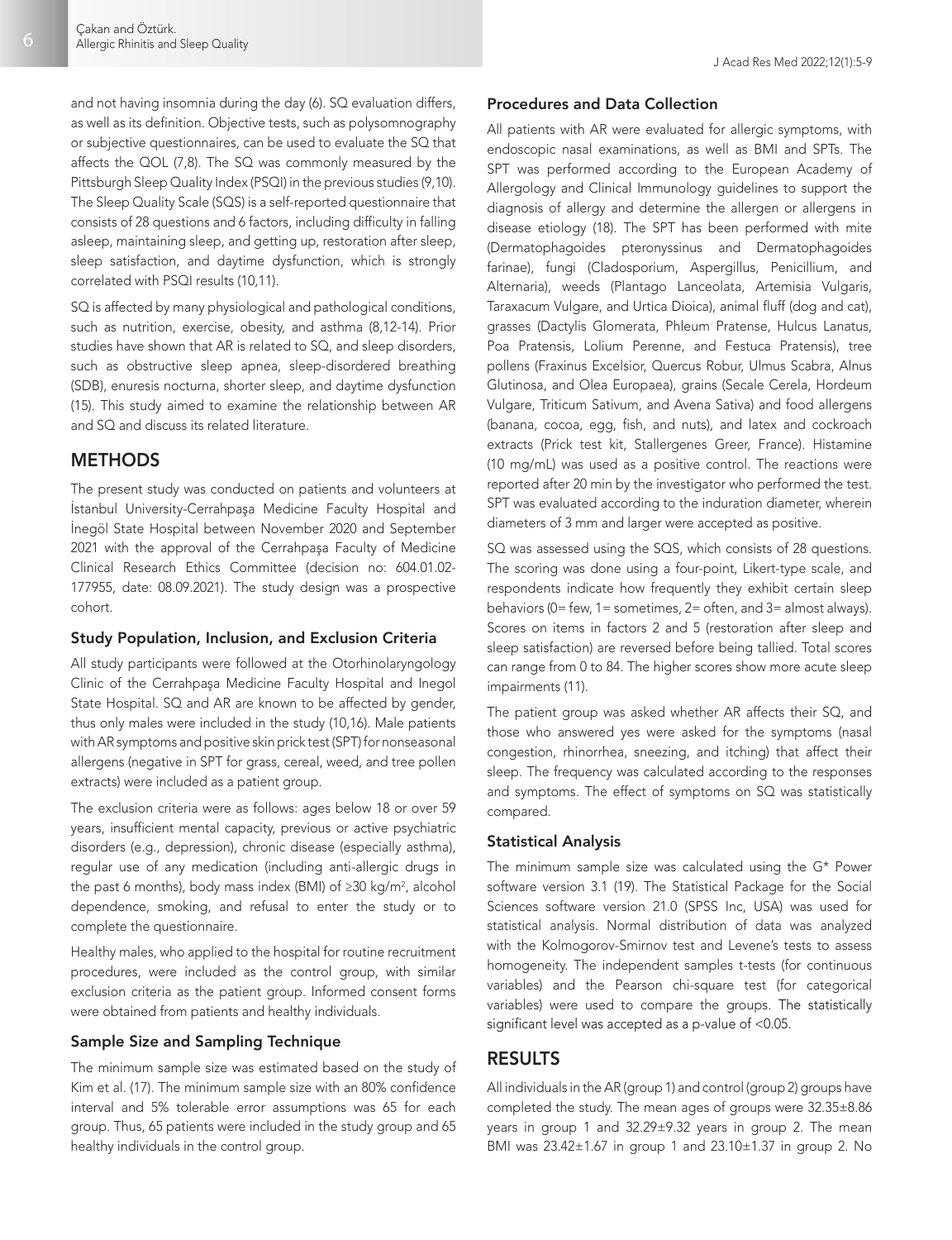7

statistically significant difference was found between the groups according to age and BMI (p>0.05) (Table 1). The evaluation of AR symptoms revealed nasal congestion in 45 (69.2%) patients, rhinorrhea in 35 (53.8%), itching in 27 (41.5%), and sneezing in 20 (30.8%).

The mean SQS score was  $68.68 \pm 13.15$  in group 1 and  $47.72 \pm 9.3$ in group 2. The SQS score was statistically significantly higher in group 1 compared to group 2 (p=0.002, p<0.05) (Table 2).

The frequency of "YES" answer for the question "Does your rhinitis affect your SQ?,", is 30 (46.1%). The distribution of symptoms, which affect the SQ of these patients, was determined. Congestion is the most common symptom that affects the SQ,

| Table 1. Investigation of age and body mass index in groups |                                |                                       |  |  |  |  |
|-------------------------------------------------------------|--------------------------------|---------------------------------------|--|--|--|--|
| Group                                                       | Age<br>Mean $\pm$ SD (min-max) | <b>BMI</b><br>Mean $\pm$ SD (min-max) |  |  |  |  |
| Group 1                                                     | $32.35 \pm 8.86$ (18-48)       | $23.42 \pm 1.67$ (68-98)              |  |  |  |  |
| Group 2                                                     | 32.29±9.32 (18-49)             | $23.10 \pm 1.37$ (68-98)              |  |  |  |  |
| $p^*$                                                       | 0.291                          | 0.346                                 |  |  |  |  |

\*Independent samples t-test, BMI: body mass index, SD: standard deviation, min: minimum, max: maximum

#### Table 2. Evaluation of groups according to the Sleep Quality Scale

|                                      | Group 1                        | Group 2                        | p-value  |
|--------------------------------------|--------------------------------|--------------------------------|----------|
| SOS.<br>Mean $\pm$ SD<br>$(min-max)$ | $68.68 \pm 13.15$<br>$(40-84)$ | $47.72 \pm 9.3$<br>$(31 - 72)$ | $0.002*$ |

\*Independent sample t-test, p<0.05. SQS: Sleep Quality Scale, SD: standard deviation, min: minimum, max: maximum

#### Table 3. Symptoms and sleep quality

which was, statistically significantly higher compared to other symptoms (p=0.0001, p<0.05) (Table 3).

## **DISCUSSION**

Sleep, which is very important for human psychology, cognitive functions, and the immune system, is necessary for body renewal and energy restoration (20,21). SQ is sometimes used to express measurement values that are obtained from objective tests, such as total sleep time, sleep onset latency, total wake time, sleep efficiency, and sleep disruptive events, and it is sometimes used to express the onset of sleep, the ability to continue sleep, the duration of sleep, and sleep-related problems during the day, which are stated by the person (22). Poor SQ or sleep disorders, which are related to chronic diseases, such as diabetes mellitus and cardiac diseases, even an increased risk of mortality, directly affect daytime performance and QOL (23-25). SQ is affected by many factors of the person or the environment. AR is one of the factors that have been shown to affect sleep in previous studies (15). Our study evaluated the SQ of patients with AR using the SQS questionnaire and compared it with the SQ of healthy individuals and a statistically significantly poor SQ in the AR group.

Many studies have been conducted with many different methods to evaluate the SQ, which affects every aspect of QOL. Polysomnography, which is the gold standard for sleep assessment, and actigraphy can be given as examples of objective tests. However, the objective methods are expensive and complex, with longer test times. Therefore, self-report methods, such as sleep diary and sleep questionnaires, in which SQ is evaluated by the individual, were used in various studies (7,8). SQS is one of these questionnaires whose validity has been demonstrated by previous studies (10,11) Our study used the SQS questionnaire to examine

|            |                  | Entity         |        |                 |           |  |
|------------|------------------|----------------|--------|-----------------|-----------|--|
| Symptom    | Yes<br>No        |                | Total  | p-value         |           |  |
| Congestion | Count            | 25             | 5      | 30              |           |  |
|            | % within symptom | 83.3%          | 16.7%  | 100.0%          |           |  |
|            | % within entity  | 43.9%          | 7.9%   | 25.0%           |           |  |
| Rhinorrhea | Count            | 20             | 10     | 30 <sup>°</sup> |           |  |
|            | % within symptom | 66.7%          | 33.3%  | 100.0%          |           |  |
|            | % within entity  | 35.1%          | 15.9%  | 25.0%           |           |  |
| Sneeze     | Count            | 5              | 25     | 30              |           |  |
|            | % within symptom | 16.7%          | 83.3%  | 100.0%          | $0.0001*$ |  |
|            | % within entity  | 12.3%          | 36.5%  | 25.0%           |           |  |
| Itching    | Count            | $\overline{7}$ | 23     | 30              |           |  |
|            | % within symptom | 23.3%          | 76.7%  | 100.0%          |           |  |
|            | % within entity  | 12.3%          | 36.5%  | 25.0%           |           |  |
| Total      | Count            | 57             | 63     | 120             |           |  |
|            | % within symptom | 47.5%          | 52.5%  | 100.0%          |           |  |
|            | % within entity  | 100.0%         | 100.0% | 100.0%          |           |  |
| $*Pex$     |                  |                |        |                 |           |  |

\*Pearson chi-square: 38.329, df: 3, p<0.001, df: degree of freedom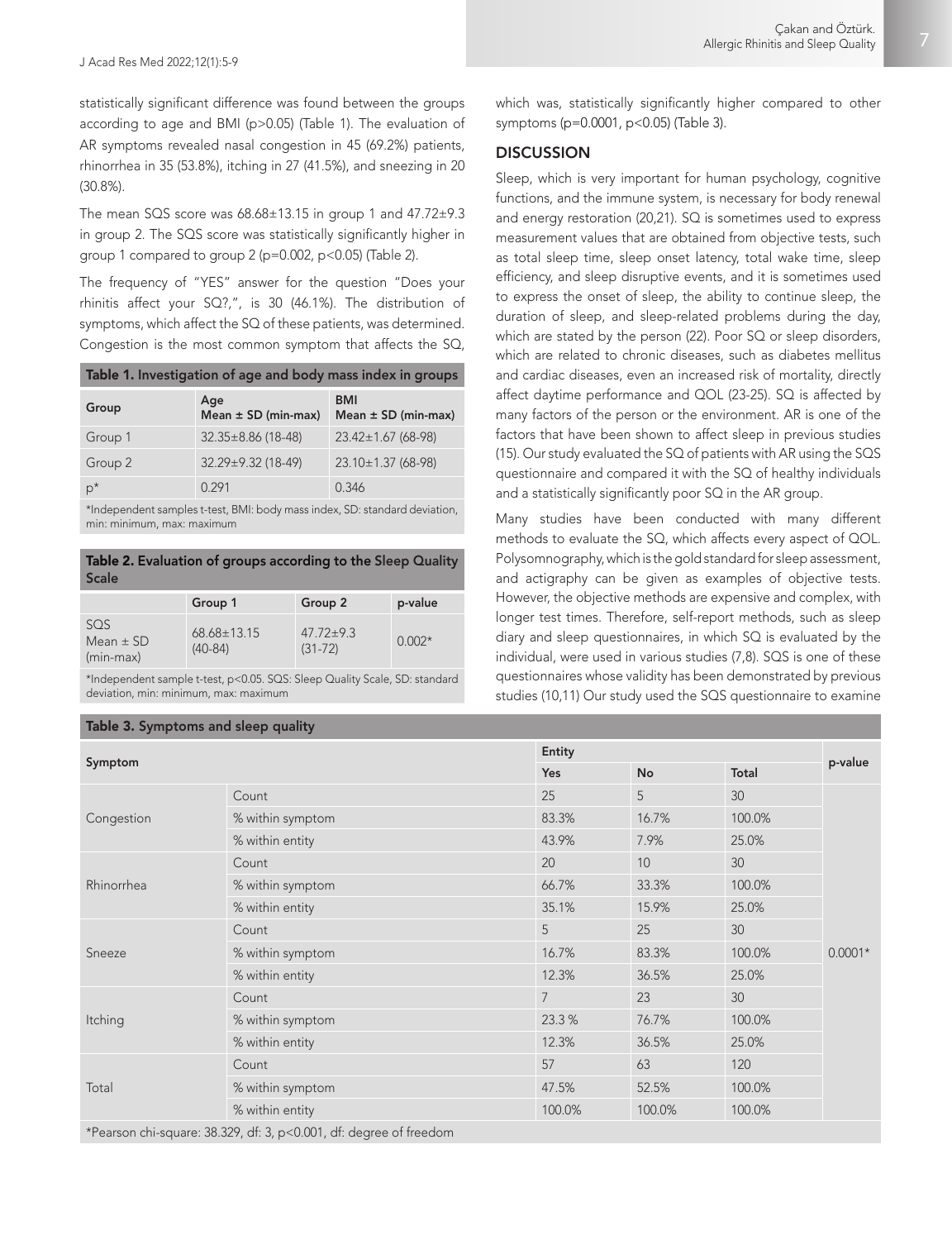the relationship between AR and SQ as first in the literature. SQ is affected by age, gender, BMI, and psychological health (10). Study groups with people of the same sex, age, and BMI were formed to avoid these effects and ensure standardization.

Previous studies revealed that AR-associated sleep problems frequently include sleep apnea, SDB, shorter sleep duration, snoring, and poor SQ, and these problems are more common in patients with perennial AR than seasonal AR, and the presence of these problems indicates treatment inadequacy. Additionally, sleep problems are associated with all AR symptoms and are more common in patients with more severe symptoms. However, these problems are most commonly associated with the presence of nasal congestion (15,26). Our study, consistent with the literature, revealed nasal congestion as the most common symptom and the symptom that most affects the SQ in patients with AR.

AR is known to affect SQ; however, the underlying mechanisms of sleep disorders are still undetermined. Additionally, this effect is thought to be caused by the inflammatory mediators that increase in AR, the direct effects of AR symptoms on sleep, and the autonomic nervous system changes seen in patients with AR (15). Previous studies have shown that inflammatory mediators, especially histamine, which increases in AR, directly affect the central nervous system and cause sleep disorders, such as daytime sleepiness (15,27). Moreover, the decrease in cytokines, such as interleukin (IL)-4, IL-6, and IL-10 in AR, which is known to have positive effects on the REM period, and is the most important stage of sleep, is associated with SQ deterioration (28). Nasal congestion, which is the most common symptom of AR, causes increased nasal resistance, and nasal obstruction (15). Therefore, it is the most common AR symptom associated with sleep disorders, especially snoring (29). Cough and sputum production, along with other common symptoms of AR, also contribute to poor SQ (30). The trigeminocardiac reflex is one of the most powerful autonomic reflexes and is thought to be directly related to nasal congestion and sleep apnea (31).

#### Study Limitations

The present study has some limitations. First, in this study, the frequency of symptoms and how often they affect the SQ was determined. However, the severity of AR and the duration of symptoms, perineal or seasonal, which are directly related to the SQ, were not examined. Secondly, a subjective method, the SQS questionnaire, was used in determining the SQ. Finally, we only included males in the study to avoid gender-related effects.

# **CONCLUSION**

A relationship was found between AR, which is the most common allergic disease and increasing in prevalence in the community, and SQ, one of the most important factors that affect the QOL. Investigating the presence of AR in patients with sleep disorders and questioning the SQ of patients with AR is necessary. The repetition of the obtained data with larger numbers of subjects and comprehensive clinical studies are required to support the present findings.

Ethics Committee Approval: The present study was conducted on patients and volunteers at Istanbul University-Cerrahpaşa Medicine Faculty Hospital and İnegöl State Hospital between November 2020 and September 2021 with the approval of the Cerrahpaşa Faculty of Medicine Clinical Research Ethics Committee (decision no: 604.01.02-177955, date: 08.09.2021).

Informed Consent: Informed consent forms were obtained from patients and healthy individuals.

Peer-review: Externally and internally peer-reviewed.

Author Contributions: Surgical and Medical Practices - E.Ö.; Concept - D.Ç.; Design - D.Ç.; Data Collection and/or Processing - D.Ç., E.Ö.; Analysis and/or Interpretation - D.Ç.; Literature Search - D.Ç.; Writing - D.Ç.

Conflict of Interest: The authors have no conflict of interest to declare.

Financial Disclosure: The authors declared that this study has received no financial support.

Etik Komite Onayı: Bu çalışma, Cerrahpaşa Tıp Fakültesi Klinik Araştırmalar Etik Kurulu onayı (karar no: 604.01.02-177955, tarih: 08.09.2021) ile İstanbul Üniversitesi-Cerrahpaşa Tıp Fakültesi Hastanesi'nde ve İnegöl Devlet Hastanesi'nde Kasım 2020-Eylül 2021 tarihleri arasında hasta ve gönüllüler üzerinde yapılmıştır.

Hasta Onamı: Hastalardan ve sağlıklı bireylerden bilgilendirilmiş onam formları alındı.

Hakem Değerlendirmesi: Editörler kurulu ve editörler kurulu dışında olan kişiler tarafından değerlendirilmiştir.

Yazar Katkıları: Cerrahi ve Medikal Uygulama - E.Ö.; Konsept - D.Ç.; Dizayn - D.Ç.; Veri Toplama veya İşleme - D.Ç., E.Ö.; Analiz veya Yorumlama - D.Ç.; Literatür Arama - D.Ç.; Yazan - D.Ç.

Çıkar Çatışması: Yazarlar tarafından çıkar çatışması bildirilmemiştir.

Finansal Destek: Yazarlar tarafından finansal destek almadıkları bildirilmiştir.

### **REFERENCES**

- Izquierdo-Dominguez A, Valero AL, Mullol J. Comparative analysis of allergic rhinitis in children and adults. Curr Allergy Asthma Rep 2013; 13: 142-51.
- 2. Min YG. The pathophysiology, diagnosis and treatment of allergic rhinitis. Allergy Asthma Immunol Res 2010; 2: 65-76.
- 3. Blanc PD, Trupin L, Eisner M, Earnest G, Katz PP, Israel L, et al. The work impact of asthma and rhinitis: findings from a population-based survey. J Clin Epidemiol 2001; 54: 610-8.
- 4. Walker S, Khan-Wasti S, Fletcher M, Cullinan P, Harris J, Sheikh A. SAR is associated with detrimental effect on examination performance in UK teenagers: case-control study. J Allergy Clin Immunol 2007; 120: 381-7.
- 5. Leynaert B, Neukirch C, Liard R, Bousquet J, Neukirch F. QoL in AR and asthma. A population-based study of young adults. Am J Respir Crit Care Med 2000; 162: 1391-6.
- 6. Kline C. Sleep Quality. In: Gellman MD, Turner JR, editors. Encyclopedia of Behavioral Medicine. New York: Springer; 2013. p.117.
- 7. Luyster FS, Choi JY, Yeh CH, Imes CC, Johansson AE, Chasens ER. Screening and evaluation tools for sleep disorders in older adults. Appl Nurs Res 2015; 28: 334-40.
- 8. Lizończyk I, Jośko-Ochojska J. Relationship between overweight, obesity and sleep disorders in adolescents from selected cities of Upper Silesia, Poland. Ann Agric Environ Med 2021; 28: 193-7.
- 9. Buysse DJ, Reynolds CF 3rd, Monk TH, Berman SR, Kupfer DJ. The Pittsburgh Sleep Quality Index: a new instrument for psychiatric practice and research. Psychiatry Res 1989; 28: 193-213.
- 10. Yi H, Shin K, Shin C. Development of the sleep quality scale. J Sleep Res 2006; 15: 309-16.
- 11. Shahid A, Wilkinson K, Marcu S, Shapiro CM. Sleep Quality Scale (SQS). In: Shahid A, Wilkinson K, Marcu S, Shapiro C, editors. STOP, THAT and One Hundred Other Sleep Scales. New York: Springer; 2011. p.345-50.